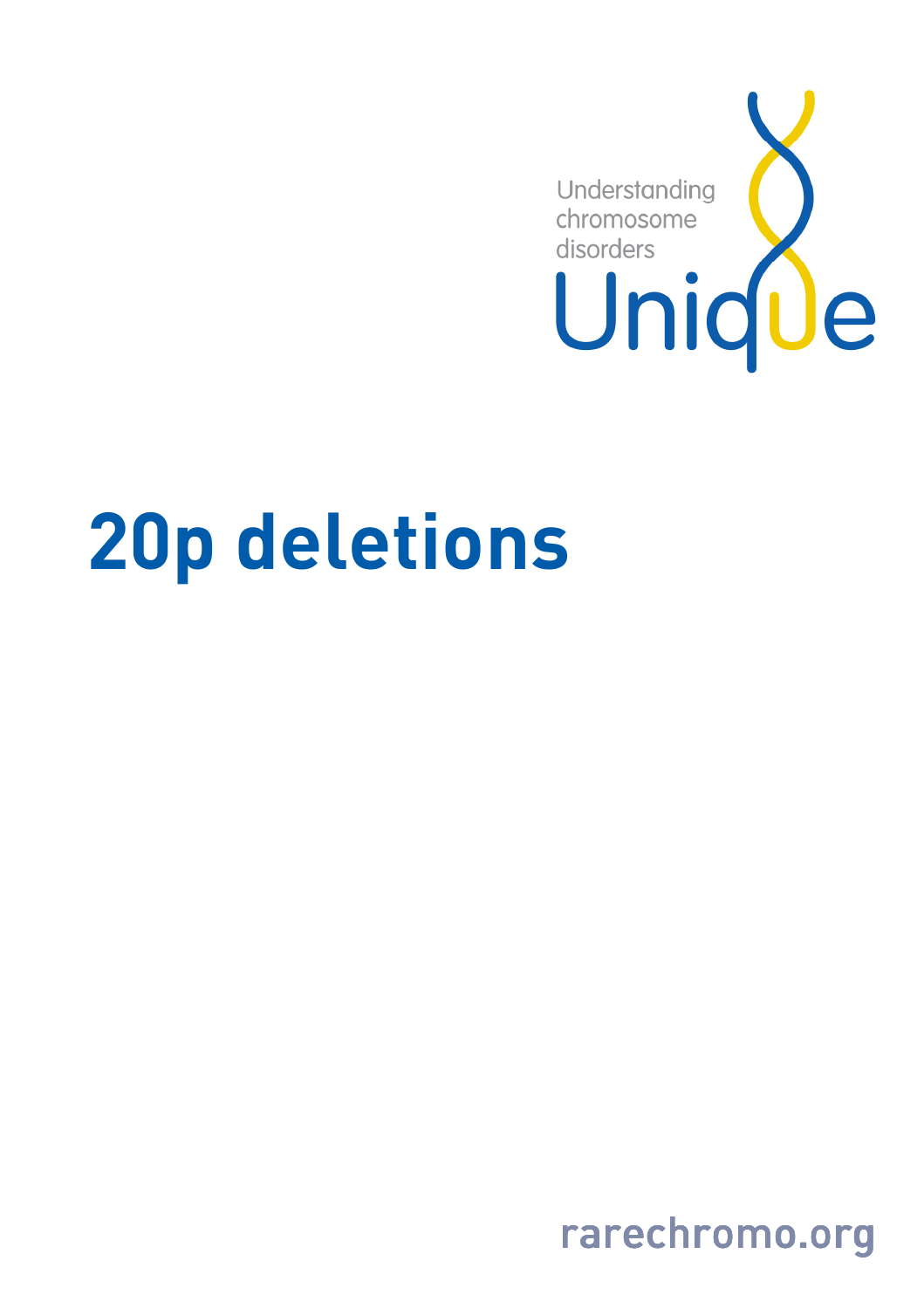# Deletions from chromosome 20p

A chromosome 20p deletion is a rare genetic condition caused by the loss of material from one of the body's 46 chromosomes. The material has been lost from the short arm (the top part in the diagram on the next page) of chromosome 20.

Chromosomes are the structures in the nucleus of the body's cells that carry the genetic information that controls development and function. In total every human individual normally has 46 chromosomes. Of these, two are a pair of sex chromosomes, XX (a pair of X chromosomes) in females and XY (one X chromosome and one Y chromosome) in males. The remaining 44 chromosomes are grouped in pairs. One chromosome from each pair is inherited from the mother while the other one is inherited from the father. Each chromosome has a short arm (called p) and a long arm (called q).

Chromosome 20 is one of the smallest chromosomes in man. At present it is known to contain 737 genes out of the total of 20,000 to 25,000 genes in the human genome.

You can't see chromosomes with the naked eye, but if you stain them and magnify their image enough - about 850 times - you can see that each one has a distinctive pattern of light and dark bands. The diagram on the next page shows the bands of chromosome 20. These bands are numbered outwards starting from the point where the short and long arms meet (the **centromere**). A low number, as in p11 in the short arm, is close to the centromere. Regions closer to the centromere are called **proximal**. A higher number, as in p13, is closer to the end of the chromosome. Regions closer to the end of the chromosome are called **distal**. The tips of the chromosomes are called telomeres. The areas close to the tips are the subtelomeric regions.

Under the microscope, the missing chromosome material (deletion) can usually be identified if it is large enough. Sometimes, however, the deletion is so tiny that the chromosomes look normal under a microscope. This type of deletion is called a microdeletion and the loss can only be revealed by special techniques such as FISH or microarrays (array-CGH).

Your geneticist or genetic counsellor will tell you more about how much chromosome material has been lost from the chromosome with the deletion. You will almost certainly be given a shorthand ISCN 2005 code, called a **karyotype**, for your child's chromosome make-up, describing the points where the short arm of chromosome 20 has broken and re-joined or you will be given the results of your child's molecular analysis. Comparing your child's results with others, both from the medical literature and within Unique, can help to build up a general picture of what to expect. But there will still be differences, sometimes quite marked, between your child and others with apparently similar deletions. These differences can be due to minute differences in the size of the deletions, to the genes your child has on other chromosomes and to his or her environment from conception onwards, which act together to make him or her into an individual.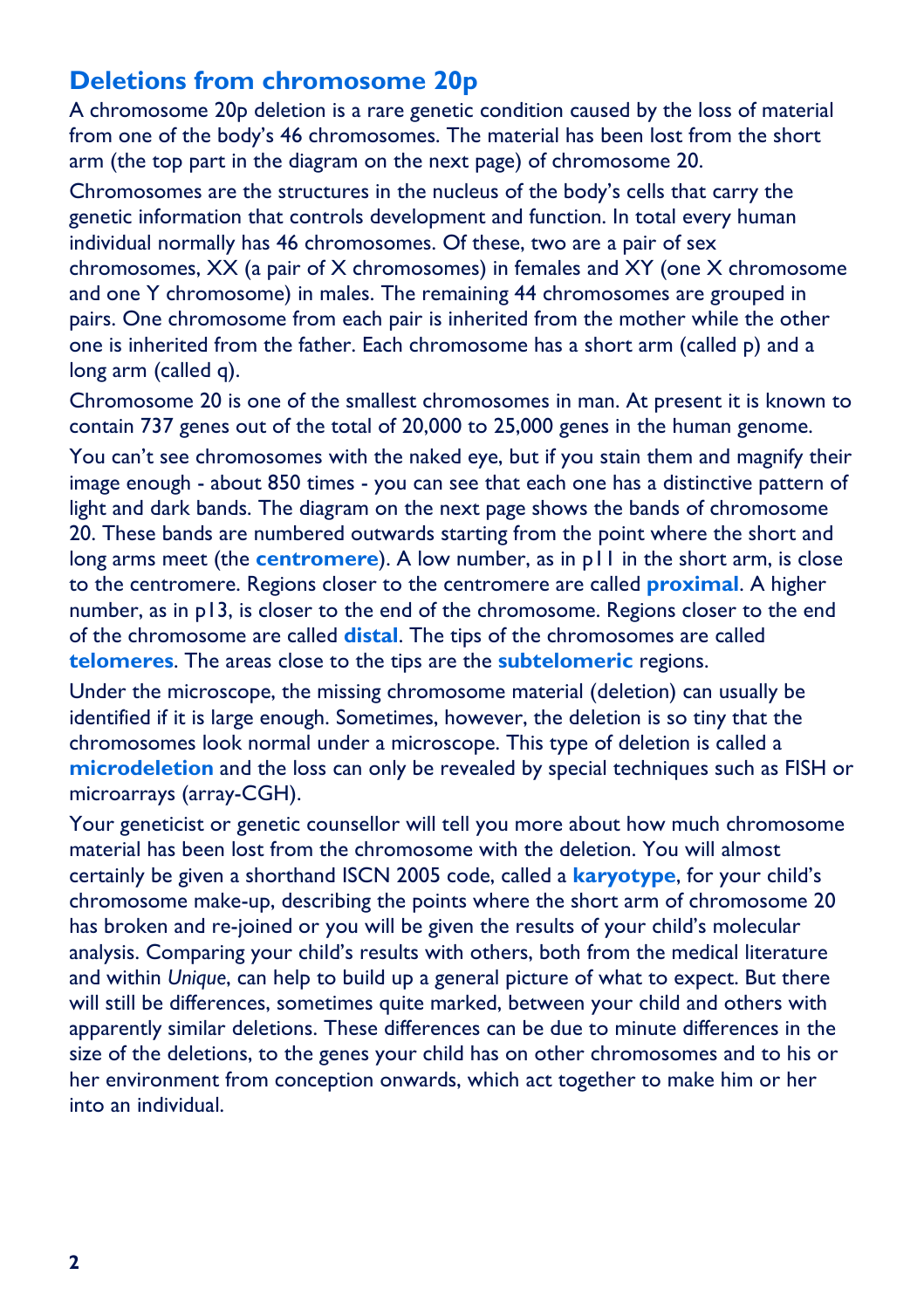### Sources and references

The information in this leaflet is drawn partly from published medical research papers. We have focused on articles describing people with a 'pure' 20p deletion, without the involvement of other chromosome material that is likely to contribute to the effects, and on articles that include a review of 20p deletions. The first-named author and publication date are given to allow you to look for the abstracts or original articles on the internet in PubMed (http://www.ncbi.nlm.gov/pubmed/). If you wish, you can obtain abstracts and articles from Unique.

The leaflet also draws on Unique's database. When this leaflet was written, Unique had seventeen members with a deletion of 20p, of whom five had a pure deletion of 20p.

(Ravnan 2006; Adeyinka 2005; Garcia-Heras 2005; Roberts 2004; Sauter 2003; Baker 2002; Laufer-Cahana 2002; Leprêtre 2001; Krantz 1999; Michaelis 1999; Michaelis 1997; Li 1996; Fryns 1992; Teebi 1992; Shohat 1991; Anad 1990; Legius 1990; Schnittger 1989; Kiss and Osztovics 1988; Silengo 1988; Vianna-Morgante 1987; Byrne 1986; Garcia-Cruz 1985; Kalousek 1976)

## Subtelomeric deletions



Approximate site of subtelomeric deletions

It has recently become apparent that among young and older children (and adults as well), microdeletions of the distal end of chromosome 20p are relatively common. A molecular cytogenetic test such as FISH or a new molecular test called array-CGH is required to identify this loss of material from distal 20p. These deletions are among the seven most common abnormalities detected on chromosomes by FISH (Ravnan 2006).

In a few cases, the tiny amount of chromosome material lost is not the cause of the medical problems of the child because one healthy parent has the same deletion. These cases are called a **familial variant** and can be passed from parent to child. In other instances, the 20p deletion appears to cause developmental delay with or without additional medical problems. These cases can also be passed from parent to child.

At the moment the only way to differentiate between a familial variant and a deletion that will affect development is to find a family member with a 20p deletion who has normal development. It is not possible yet to identify a familial variant just by examining the chromosome with a 20p deletion.

People with a 20p subtelomeric deletion are likely to have different breakpoints in the chromosome. There isn't enough information about the effects of these differences in breakpoints yet. So far there are 17 known individuals with these deletions.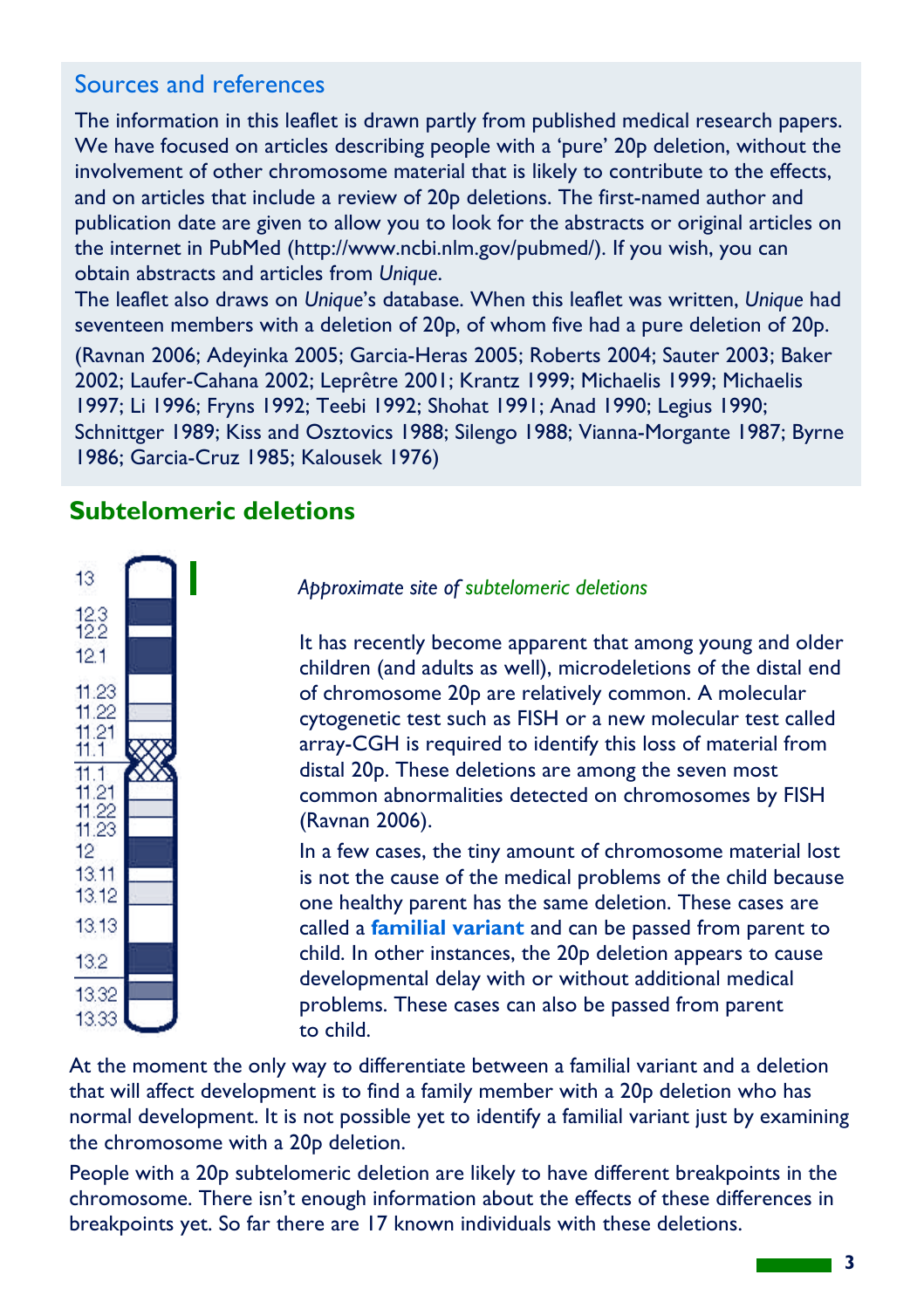The most common effects of a subtelomeric 20p deletion seem to be:

- A degree of developmental delay
- $\blacksquare$  A degree of growth delay, possibly following normal growth rate in the womb and a normal size and weight at birth.
- $\blacksquare$  A degree of difficulty with learning, so that additional support is needed at school or special schooling is required.
- Some unusual head and facial features. These may include microcephaly (a small head), a long face, deep set eyes that may slant slightly upwards, a small mouth with a short groove between the nose and mouth, a prominent or high forehead, an overfolded outer edge of the ear, large earlobes and coarse hair. At birth the fontanelle (soft spot) on top of the head may be large.

Other features occasionally described are a reduced growth rate with abnormal development of the kidneys, seizures during childhood, delayed eruption of permanent teeth, hearing loss, small hands, flat feet, hypotonia (low muscle tone), difficulties in behaviour, especially with concentration and the development of social skills and a moderate degree of learning disability (Ravnan 2006; Adeyinka 2005; Roberts 2004; Baker 2002; Unique).

Quote "At 13, she is a healthy and well-developed teenager. She still gets one or two ear infections a year but otherwise takes no medicines. Due to a missing auditory canal, she can't locate sound but otherwise accommodates well with her good ear. Her mobility skills are normal for her age and her expressive speech is in advance of her understanding. She started reading when she was eight or nine and can read pre-school books but doesn't enjoy them particularly. She has a statement of special educational need and attends a special school – 20p13 deletion

# Single case reports of other deletions from 20p12.2 or 20p12.3 to the end of the chromosome



Approximate site of deletions from 20p12.2 or 20p12.3

There are only four published reports of children with a deletion between band 20p12.2 or p12.3 and the end of the short arm. When so few cases are published, it is not helpful to make generalisations. Reports of the cases therefore follow individually.

#### A boy with a deletion from 20p12.2

A 16-year-old boy was born at term after a normal delivery with a low birth weight.

Head and face Long head from front to back (dolichocephaly). Some slightly unusual facial features such as a prominent and wide forehead, widely spaced eyes, a wide nasal bridge, a prominent lower jaw and large chin.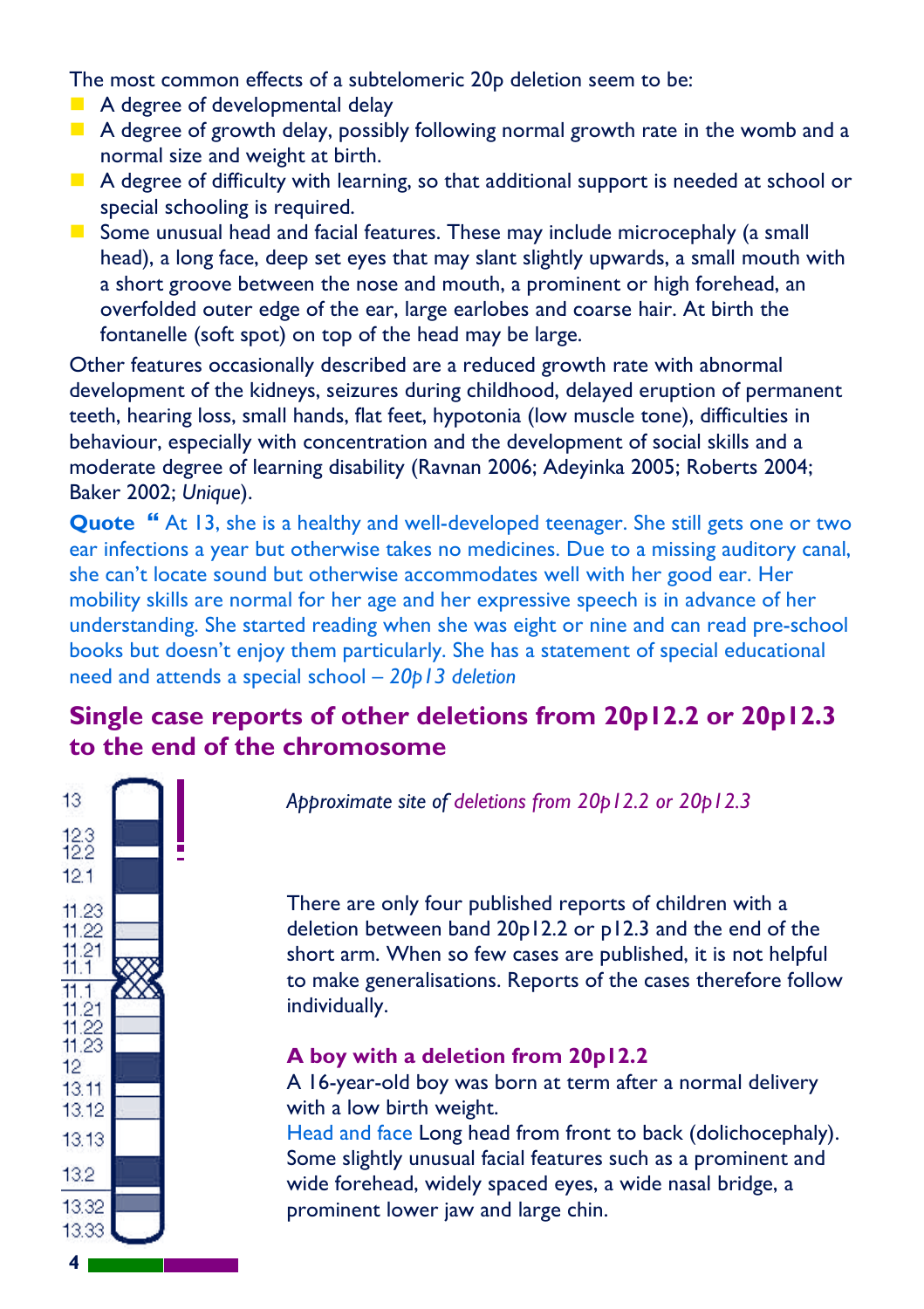Bones A spinal curvature (kyphoscoliosis), some butterfly-shaped vertebrae, underdeveloped lower  $(12<sup>th</sup>)$  ribs and a small pelvis.

Heart Diagnosis at one year of age of tetralogy of Fallot, a complex heart condition involving both a hole between the lower pumping chambers of the heart and an obstruction just below the valve in the artery that leads to the lungs. Blue (deoxygenated) blood cannot easily get to the lungs to pick up oxygen and some of it flows through the hole into the other pumping chamber from where it is pumped around the body. Children with tetralogy of Fallot need a surgical operation and in this case the boy died shortly after surgery. This occurred more than twenty years ago and survival has improved dramatically over recent decades. If there are no other risk factors, more than 95 per cent of babies with tetralogy of Fallot nowadays successfully undergo surgery in the first year of life.

Hands Unusual with low-set thumbs, tubular-shaped bones in the fingers and an outward curve of the little  $(5<sup>th</sup>)$  fingers.

Growth and development Global developmental delay. Moderate learning disability. Severe behaviour difficulties.

Seizures Started at 40 days of age, controlled with medication. Seizures stopped by the age of seven years.

Chromosome studies A study in blood (from a vein) showed a deletion of 20p12.2- >pter. The studies on his mother, brothers and sisters were normal. The father was not tested.

Reference Garcia-Cruz; Annales de Génétique 28 (4) pages 231-234 (1985).

#### Two children with a mosaic constitution consisting of cells with a 20p12.2 deletion and cells with normal chromosomes

1 A boy aged 3 years 7 months was born at term after a normal pregnancy and delivery weighing 7lb 13oz (3.55kg), with a length of 20 inches (51cm) and a head circumference of 14 inches (35cm). According to the standard growth charts for the United States his weight was in the  $25<sup>th</sup> - 50<sup>th</sup>$  percentile, his length in the  $50<sup>th</sup>$  percentile and his head circumference in the 25<sup>th</sup> percentile (all normal). The baby was noticed to move less during pregnancy than expected. He has no particular problems as a newborn. Head and face Long face, flat nasal bridge, thin lips, high forehead and prominent, slightly deep-set ears.

Eyes and eyesight Hyperopia (long sight) with convergent squint (strabismus). Growth and development Delay of gross motor skills with sitting at 20 months, crawling at 21 months and walking with support at 30 months. He had learning difficulties and markedly delayed speech. He did not enjoy physical contact, rarely met his parents' eyes and was diagnosed with autism at the age of 3 years 7 months. He was restless, unable to concentrate and lacked interest in playing with toys or other children. At eight months, he developed myoclonic epilepsy of early childhood. Myoclonic epilepsy of early childhood (Dravet syndrome) is a severe seizure disorder that usually starts during the first year of life in a previously healthy child. The seizures are very resistant to treatment and the first episode is typically triggered by a fever or hyperthermia (overheating). Over time children show a progressive cognitive disability and a slowing in development. There are often neurological problems such as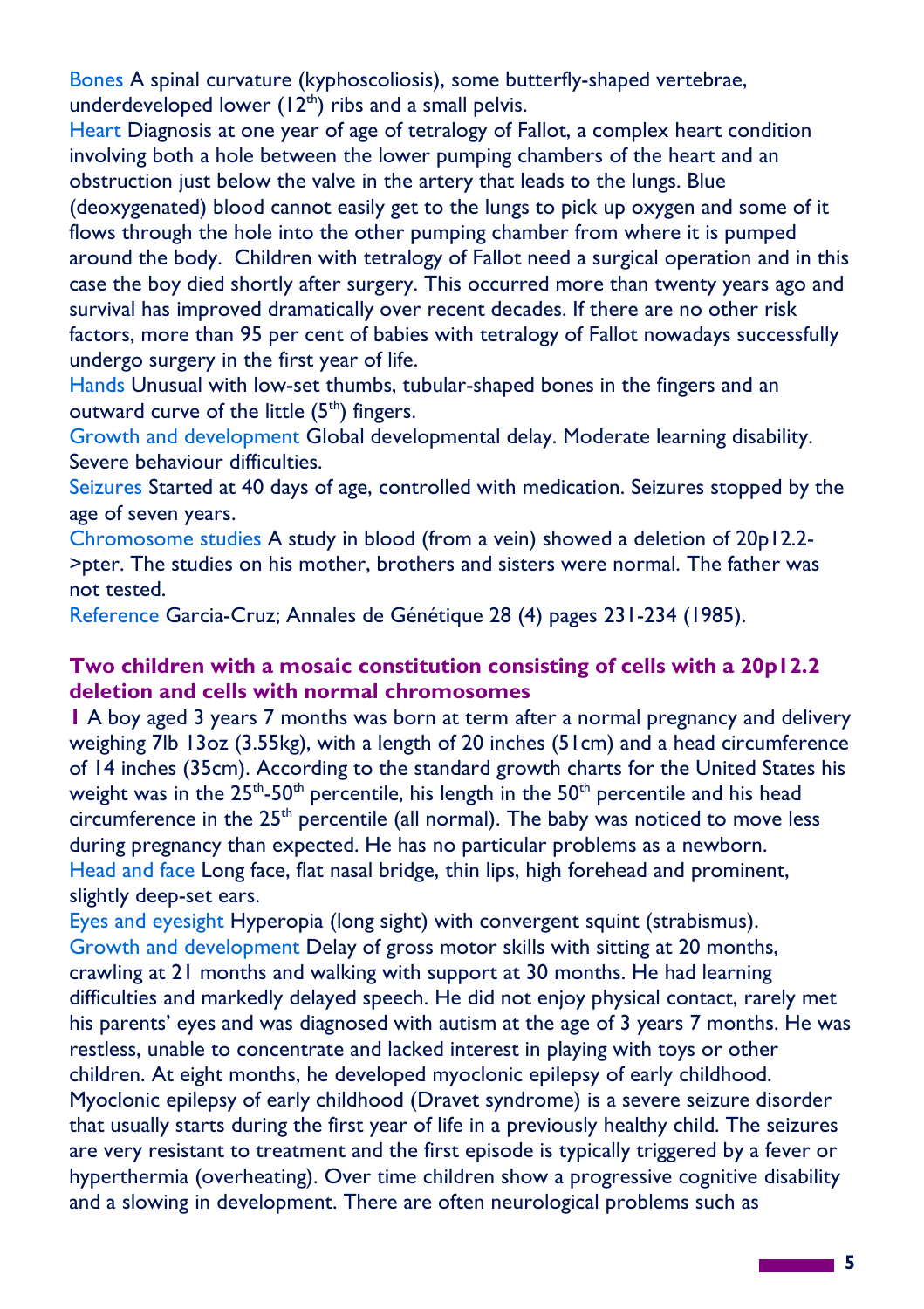clumsiness and poor or absent motor co-ordination (ataxia) and behavioural problems (such as autism and hyperactivity). It is possible to treat the seizures with medication in some children. However, even when the seizures respond to treatment intellectual functioning and development remain impaired, sometimes significantly so. Preventing seizures involves carefully avoiding fevers and overheating. Learning ability usually stabilises later but remains below normal.

Chromosome studies A study in blood showed a mosaicism of normal cells (total of 123) and cells with a deletion of 20p12.2 (10 cells). Parental studies were not possible. Reference Sauter; American Journal of Medical Genetics 120A pages 533-536 (2003).

2 An 8-year-old girl was born small for dates at 39 weeks of pregnancy, weighing just 3lb 13oz (1.73kg). Apgar scores (measures of wellbeing) of 5 at one minute and 8 at five minutes showed that her condition at birth was not good.

Head and face High, bossed forehead, long face with deep-set eyes, broad and flattened nasal bridge, low-set ears, low hairline at the back of the head. On reflection, these features were considered reminiscent of Alagille syndrome (see pages 7-9).

Eyes and eyesight She had strabismus (a convergent squint) and nystagmus (involuntary eye movements).

Respiratory system She had frequent upper and lower respiratory infections. Hands and feet Unusually small. She had overlapping fingers and toes. Her hips, elbows and knees did not have a full range of movement.

Growth and development Her growth as a baby and child was extremely slow. She had general developmental delay. She also had generalised hypotonia (low muscle tone, causing floppiness) and rarely moved spontaneously. At a few weeks of age she started to have intermittent seizures, which decreased and then stopped, leaving her free of treatment by the age of five and a half years. Despite being given growth hormone from the age of two, she was in the lowest three per cent of the population for height and weight at the age of seven.

Chromosome studies Two studies from blood samples gave normal results. However, a study from a skin biopsy showed mosaicism (two distinct cell lines with different chromosome make-up). There were seven cells with a 20p deletion involving the 20p12.2 band and 13 cells with normal chromosomes. Both parents had normal chromosomes.

Reference Fryns; Annales de Génétique 35 (4) pages 234-236 (1992)

#### A boy with a 20p13p12.3 deletion

A boy was born just before his due date at 38 weeks. His Apgar scores (measures of wellbeing) after birth were high (10/10 at one and 5 minutes) but he was noted to be floppy, with low muscle tone (hypotonic). He became breathless and sweaty when breastfeeding but fed better by bottle after 15 days. At birth he had a small penis with a mild degree of hypospadias, where the hole for urine is displaced to the underside of the end of the penis, and he also had club feet. At the age of eight months a doctors' examination revealed these features:

Slightly abnormal facial features High forehead, abnormally formed low-set ears, downslanting eyes, skin folds across the inner corner of both eyes, apparently wide-set eyes, small nose with a bulbous tip, low nasal bridge, a nose with wide and upturned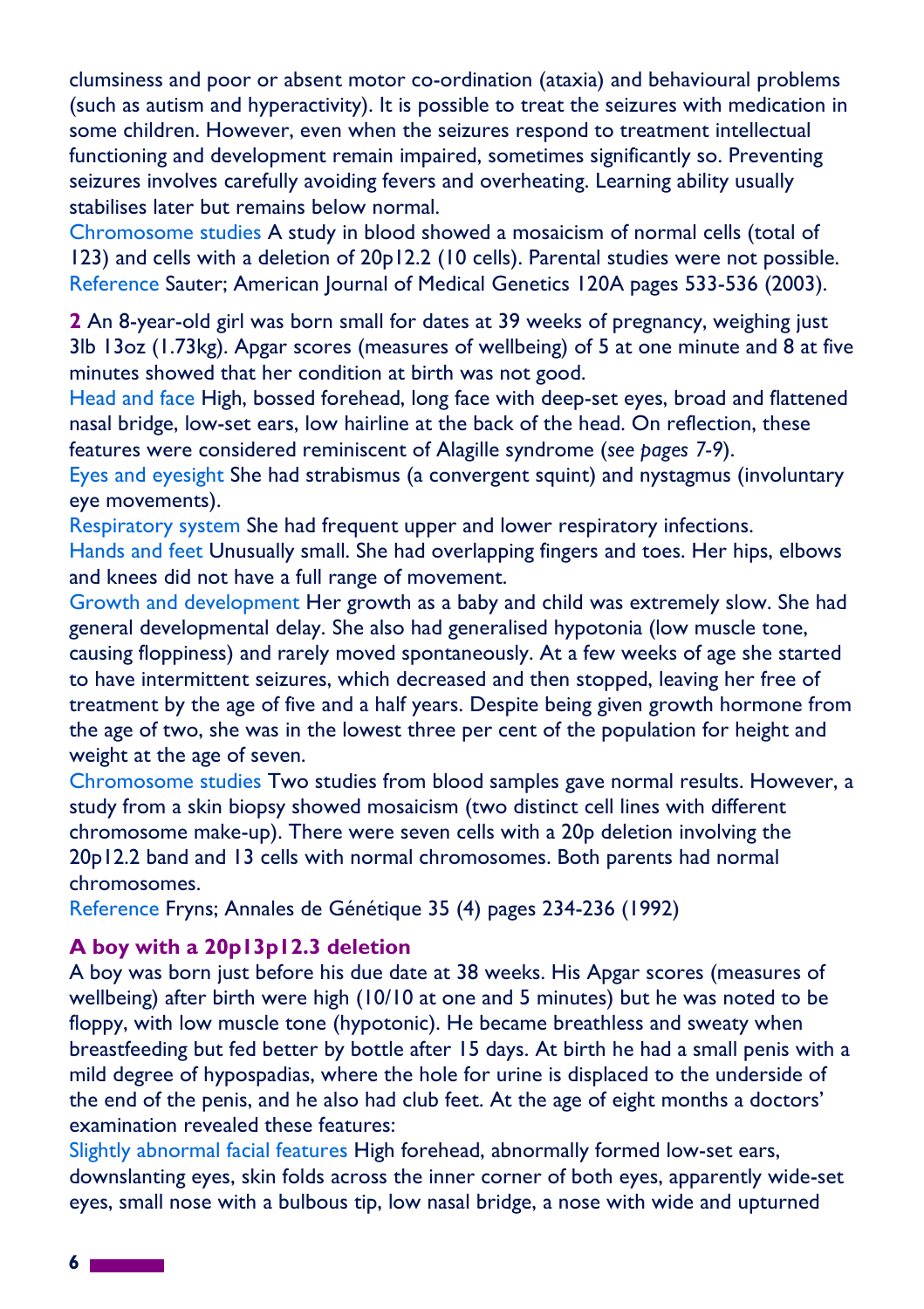nostrils, long groove between the nose and upper lip, thin upper lip and a small chin. Respiratory system A history of runny nose plus repeated upper respiratory tract and ear infections.

Growth and development Hypotonia (low muscle tone). Small body size. Moderate developmental delay, sitting at 12 months, walking at 30 months and speaking his first word at eight months. At the age of eight years he was still a small and thin child although his parents, brothers and sisters were of normal stature. Despite this, his growth hormone levels were normal. He had language delay and while his performance IQ was higher than his verbal IQ, his overall IQ score was 53. He had a short attention span and was moderately hyperactive and aggressive with others.

Other findings Hearing, eyesight and kidneys were normal. At six years of age the boy's flat feet were corrected surgically because of pain.

Chromosome studies A study in blood showed a deletion of 20p with breakpoints at 20p13 and 20p12.3. The parents had normal chromosomes so the deletion in this child was considered a de novo event.

Reference Leprêtre; Cytogenetics and Cell Genetics 94 pages142-146 (2001).

# Alagille syndrome (AGS)



Approximate site of deletions causing Alagille syndrome

This is a clinically complex disorder that can affect many organ systems of the body to a widely variable degree, particularly the liver, heart, eyes, face and the bones. Alagille syndrome was also known in the past as arteriohepatic dysplasia, syndromic bile duct paucity or Alagille-Watson syndrome.

#### **Cause**

Alagille syndrome is caused by a deletion that results in the loss of a gene known as Jagged1 (JAG1) between 20p12.1 and 20p11.23 or by mutations of that gene. Both mechanisms cause an inadequate production of the Jagged1 protein which is found on the surface of certain cells and is important in the fate of cells and development of the liver, heart, skeleton and other body systems.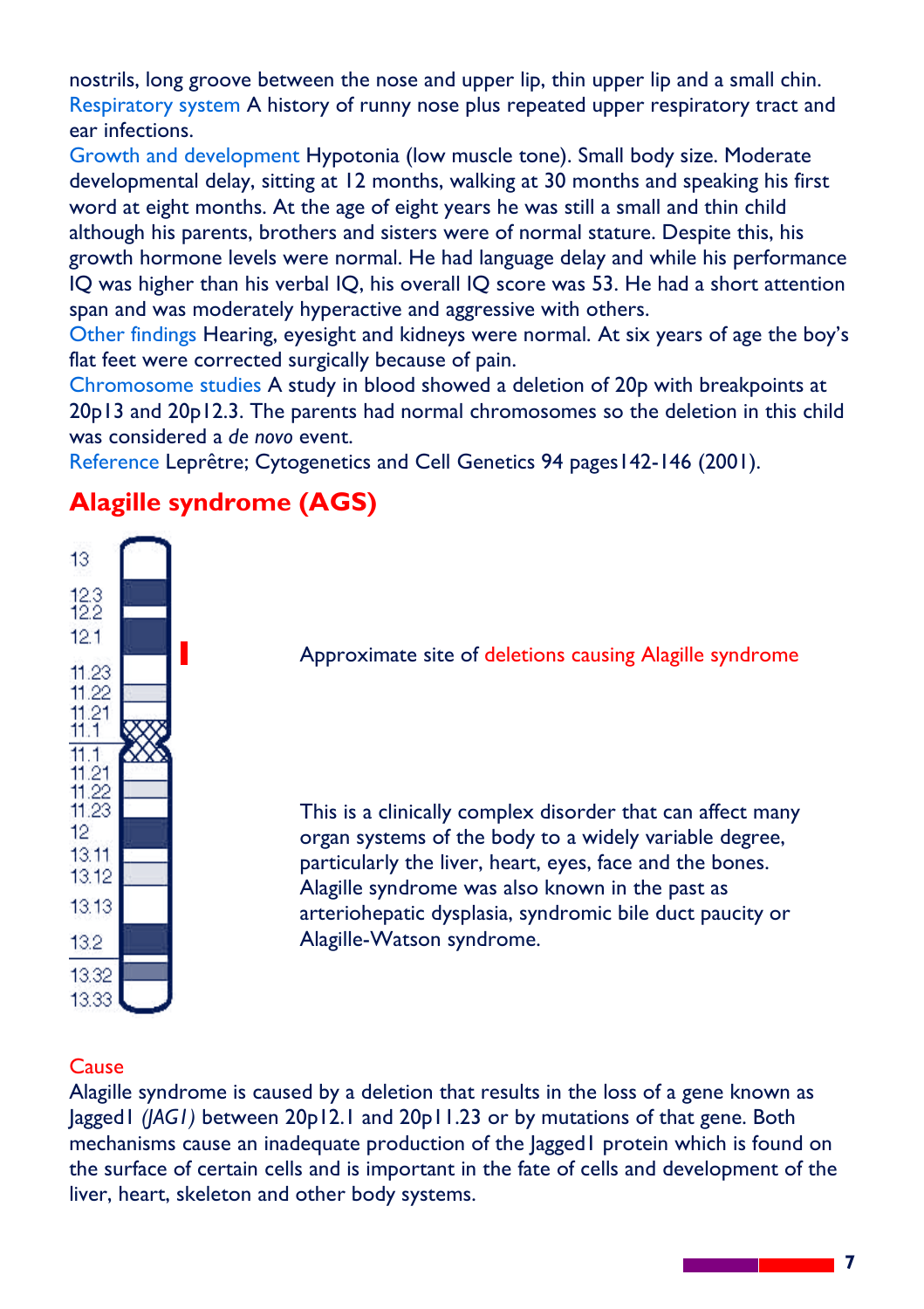#### Support for families affected by Alagille syndrome

A support group exists at www.alagille.org. Information is also fairly widely available, from the American Liver Foundation at www.liverfoundation.org and from the Children's Liver Disease Foundation at www.childliverdisease.org. The information that follows is a brief summary aimed at families with a child with a deletion including the lagged 1 gene but extending beyond it.

#### Laboratory Diagnosis

Large deletions that include the JAG1 gene can be identified in about three to four per cent of patients by a chromosome test. Smaller so-called microdeletions may be detected by FISH using a *JAG1* probe. The smallest deletions of just part or the whole JAG1 gene are more readily detectable with additional molecular methods such as microarrays. If the FISH test or another molecular method identifies a deletion at 20p12, both parents should be tested to establish whether either carries the same deletion. If either parent does so, there is a chance of mild or barely noticeable clinical signs, and the parent should have a thorough examination.

Current molecular methods can reveal mutations (including deletions) of the JAG1 gene in 60 to 70 per cent of people with a clinical diagnosis even when the chromosomes look normal under the microscope. With more rigorous screening, detection can be as high as 94 per cent (Warthen 2006).

#### Main clinical features

The clinical features of Alagille syndrome are highly variable, even between affected members of the same family. The severity can range from unnoticeable subclinical effects to life-threatening disease.

- **Prolonged neonatal jaundice (yellowish skin colour) caused by a build-up of bile in** the blood
- Severe itching (pruritus), usually developing between the ages of three months and three years
- $\blacksquare$  Xanthomas white/yellowish bumps under the skin resulting from fat deposits, often seen in elbow and knee creases and at nappy/diaper line. More prevalent during early school years
- Growth delay starting before or after birth. Small for gestational age (birth weight less than 10th percentile) in 16 per cent of babies. Growth delay (length and weight below the 5<sup>th</sup> percentile during the first three years of life) is even more common
- $\blacksquare$  Cholestasis (obstruction of bile flow out of the liver)
- **Too few bile ducts**
- $\blacksquare$  Liver disease often presents in the first three months of life and ranges from mild cholestasis, jaundice and itchy skin, to progressive liver failure. Unfortunately, at present it is not possible to predict which newborn babies will develop progressive liver failure
- $\blacksquare$  Heart condition at birth. Mostly a narrowing (stenosis) of the peripheral pulmonary artery and its branches but sometimes complex cardiac abnormalities. The most common complex heart defect is tetralogy of Fallot, in which blood is diverted through a hole between the two lower heart chambers to the aorta, reducing circulation to the lungs. An audible heart murmur in 97 per cent of patients. Other occasional heart defects include a ventricular septal defect (a hole between the two

a a shekara ta 1970.<br>Matukio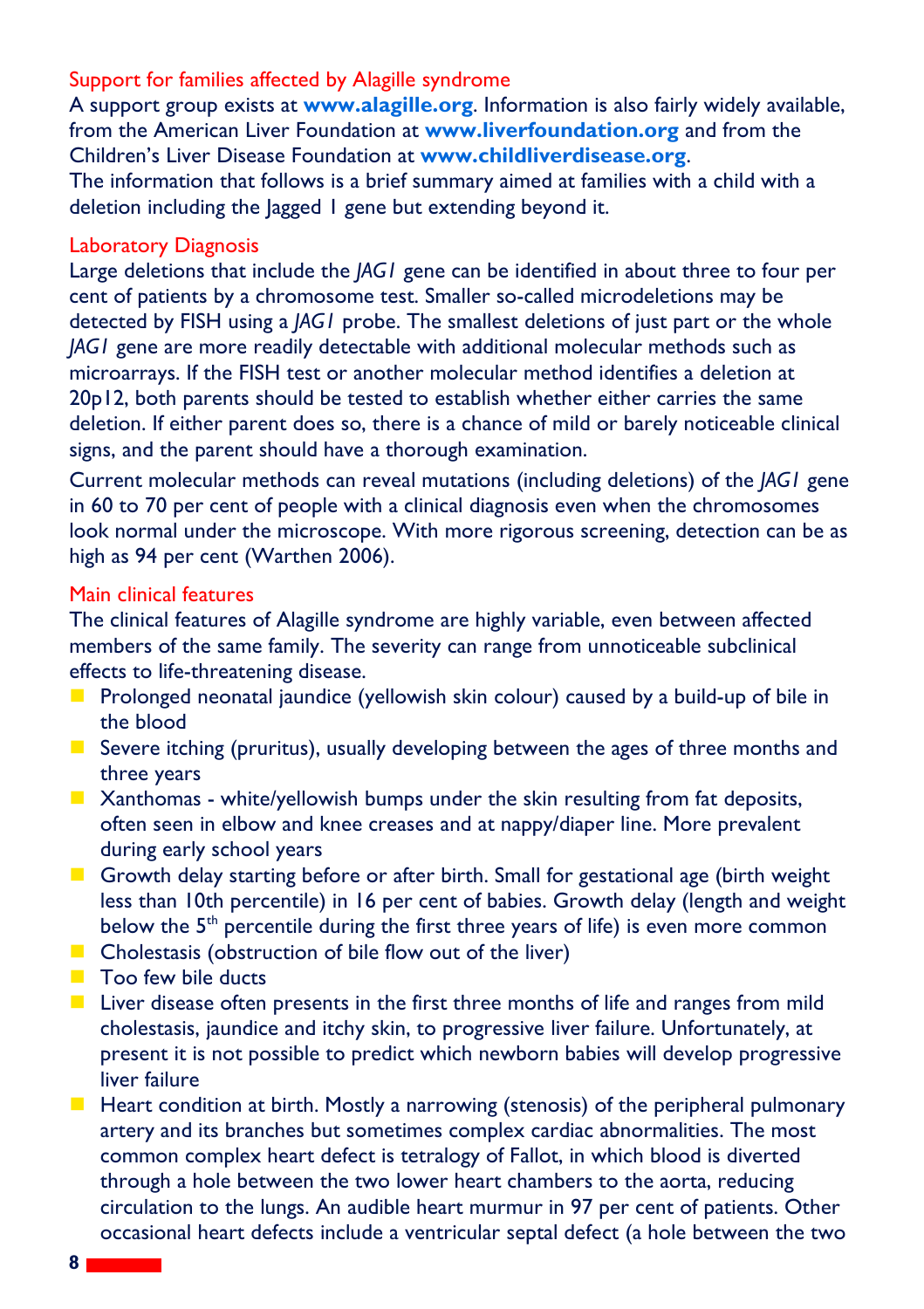lower heart chambers); atrial septal defect (a hole between the two upper heart chambers); aortic stenosis (obstruction to blood flow from the left ventricle to the aorta); and coarctation of the aorta (narrowing of the vessel that takes the blood from the heart to the rest of the body)

- $\blacksquare$  Posterior embryotoxon in the eye or other eye abnormalities. The posterior embryotoxon does not affect vision and is identifiable as a thin line seen at the edge of the iris when the eye is examined under high magnification with a lighted microscope. Other abnormalities of the front part of the eye are also seen. The outlook for eyesight is good despite these changes
- Typical head and facial features. These include a prominent forehead, deep-set eyes that are quite widely spaced (hyperteloric), a pointed chin, a straight or saddle nose with a low bridge and bulbous tip, and low-set or malformed ears. The face has the appearance of an inverted triangle
- Butterfly vertebrae: the vertebrae are cleft, especially in the thoracic (chest) region of the spine, so on an x-ray they look like flying butterflies. This has no effect on a child's development or mobility. There may be other vertebral defects including hemivertebrae (incomplete development of one side of the vertebra, resulting in a wedge shape) or spina bifida occulta (abnormal development of the bones of the spine, seen on x-ray. Nerves may be involved when associated with visible skin changes or a hairy patch, and there may be rib anomalies
- Kidney abnormalities or evidence of kidney disease: anatomical defects such as a single kidney, a kidney in the wrong place, small kidneys, multiple cysts or mis-shapen kidneys

#### Other less frequent features

- **Pancreas. Thirty to 40 per cent of children have pancreatic insufficiency, that is, they** do not produce enough of the enzymes that help fat to be absorbed
- $\blacksquare$  Bleeding within the brain
- Developmental delay. Mild delays in gross motor skills, in each case severely affected by liver or congenital heart disease. Mild learning disability
- Delayed puberty and a high-pitched voice
- $\blacksquare$  Hands and limbs: extra crease in fingers; radioulnar synostosis (fusion of the bones of the forearm near the wrist, limiting certain movements)
- **Early fusion of the bony plates of the skull (craniosynostosis), macrocephaly (large** head).

# Proximal deletions of 20p



Approximate site of proximal deletions

There are reports of just three babies and children with a deletion between the Jagged1 (Alagille syndrome) gene and the

9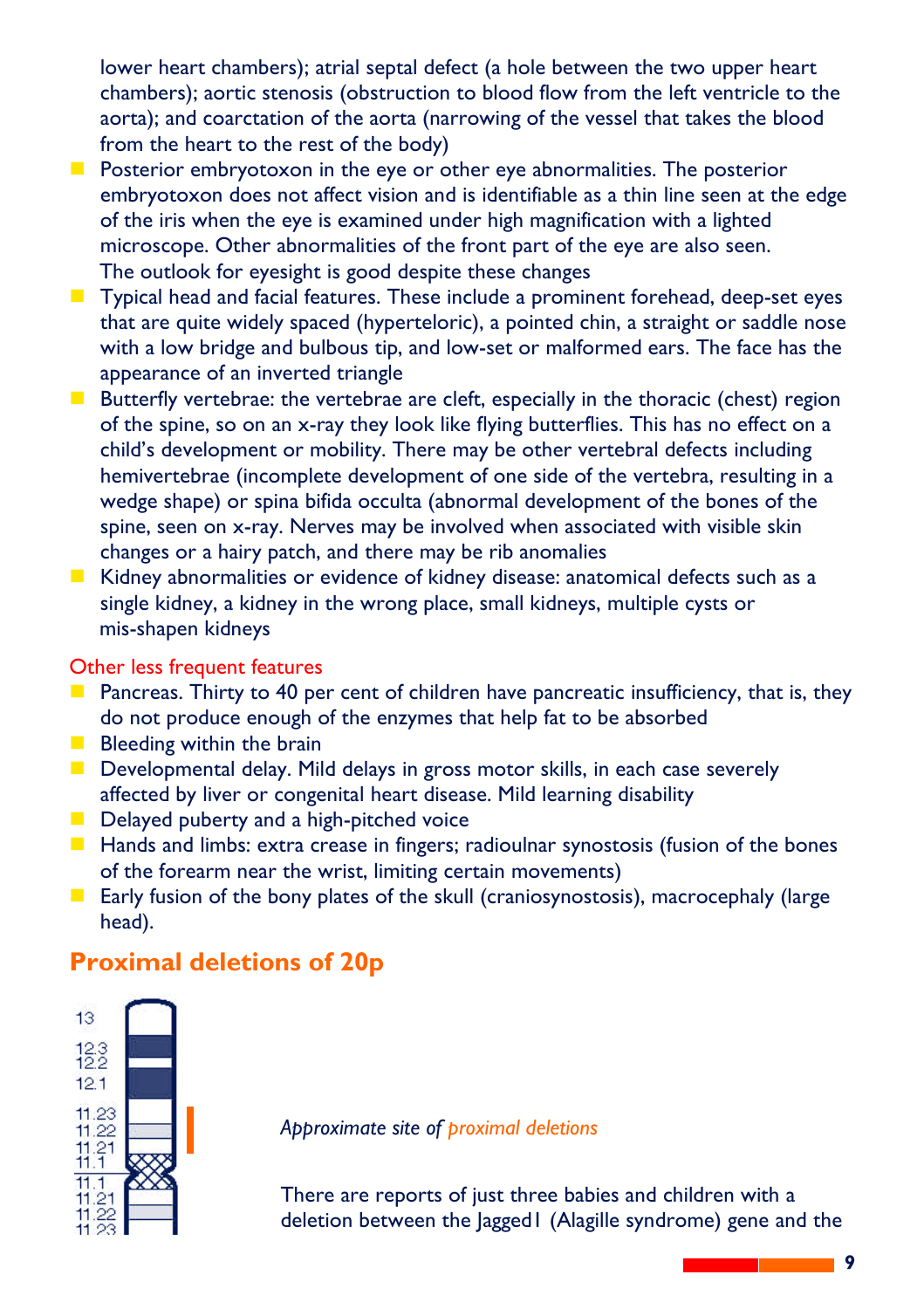centromere (Garcia-Heras 2005; Michaelis1999; Unique). For this reason it is difficult to anticipate the likely effects of a deletion from this area. The recorded deletions, which are different from each other, are 20p11.22-p11.23, 20p11.2, and 20p11.21-p11.23. The following are some of the clinically significant features:

Abnormalities in growth Babies whose deleted 20p comes from their mother may be unusually long and large and grow into tall adults. By contrast, babies whose deleted 20p comes from their father may be unusually small. This suggestion is supported by evidence that children who inherit the two chromosome 20s from their mother (and none from their father) have had prenatal growth failure, have been very short at birth and continued in the smallest three per cent of the population for height (Salafsky 2001; Chudoba 1999).

Constipation Severe constipation occurred in one child with a deletion between 20p11.22 and 20p11.23. It was caused by Hirschsprung's disease, the lack of nerves in part of the bowel, with absence of bowel movements so that the faeces (poo) are not pushed through to the rectum. The same condition was seen in a child in whom this region of both chromosome 20s was inherited from the father. These observations suggest that at least one normal copy of this region is needed on the chromosome 20 inherited from the mother, otherwise Hirschsprung's disease may develop. Hirschsprung's disease is present from birth (babies often do not pass meconium) and is corrected by surgically removing the nerveless segment of the bowel.

Developmental delay It is likely that children will show a degree of developmental delay and may need educational support. One child appeared to develop normally until he was 13 months old, but his speech later regressed. Another child was late to reach baby milestones such as sitting and first walked at 26 months; he also showed delay in using and controlling his hands and was late to acquire and understand speech.

Unusual facial features These children have shown subtly unusual facial features. A nineyear-old boy had a short rectangular forehead, a flat midface, a short upturned nose, downslanting eyes with tiny skin folds across the inner corners, a somewhat pouting lower lip and a forward-jutting lower jaw. A newborn baby boy had mildly abnormal features - prominent occiput (back of the head), sloping forehead, skin folds across the inner corner of both eyes, a small nose with a flat nasal bridge, a left ear pit, sticking out ears and a receding lower jaw.

Hands and feet Soft and fleshy hands, small toes and a wide gap between the big and second toes have been described.

Other medical concerns The number of babies and children with a proximal 20p deletion is too small to establish a consistent pattern of medical concerns. The disorders listed here have affected one baby or child only. Panhypopituitarism, the deficiency of all the hormones normally released by the front part of the pituitary gland. These hormones regulate many of the body's natural endocrine processes including stress, growth and reproduction. Treatment is by a paediatric endocrinologist. Congenital (at birth) 4<sup>th</sup> cranial nerve palsy causing double vision; treatment is not usually needed, but a child is monitored for signs of amblyopia (lazy eye). Mild hearing loss in the left ear at 3 years of age. Posterior urethral valves causing a blockage in the tube that leads from the bladder to the penis. Treatment first involves dealing with the symptoms by draining urine through a catheter and then removing the parts of the valve that are causing the blockage.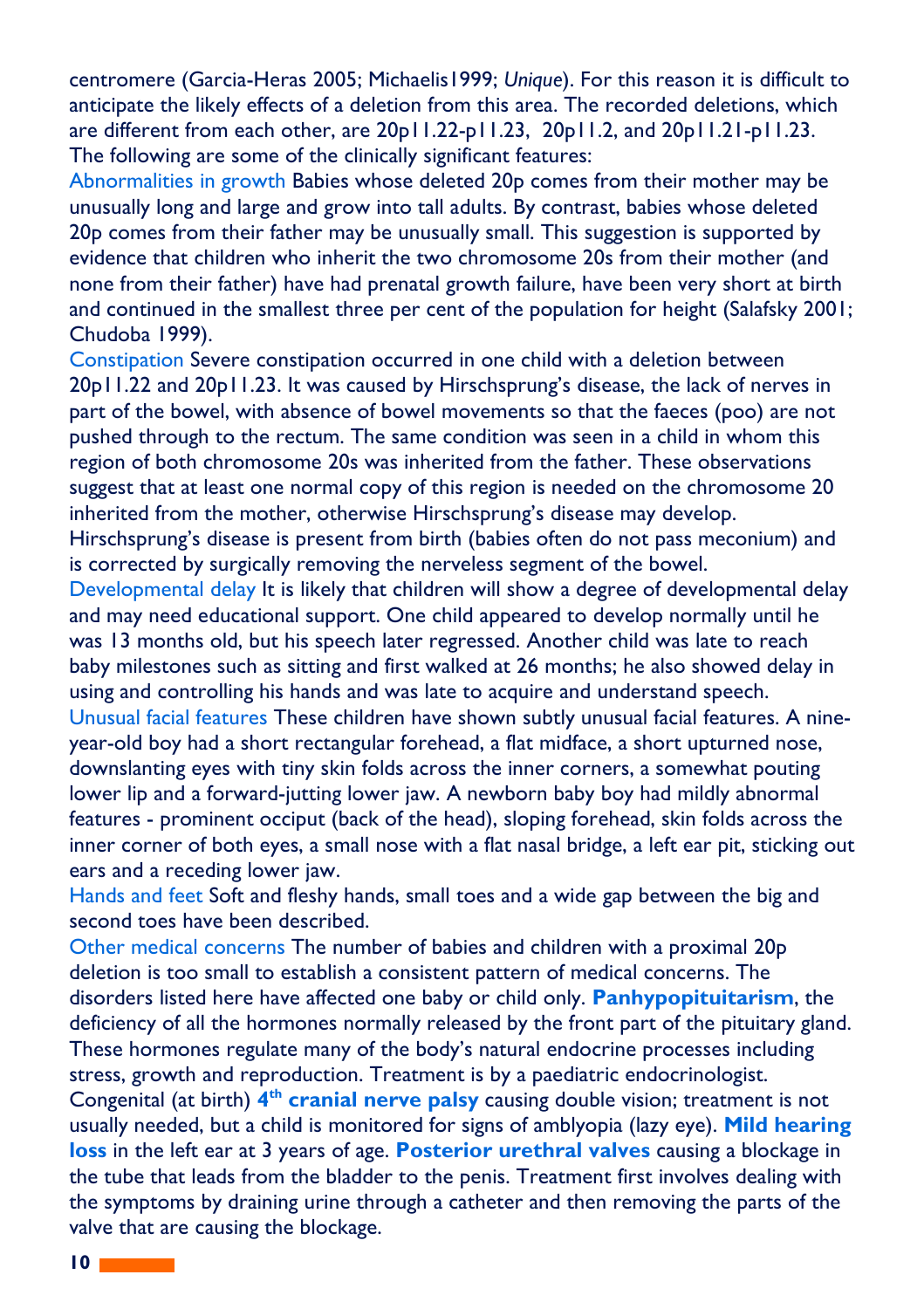Behaviour One child was diagnosed with autism at four years, another with Asperger syndrome at nine years, suggesting the possibility of a specific difficulty with social communication.

#### How did this happen?

A blood test to check both parents' chromosomes is needed to find out why the 20p deletion occurred. Some 20p deletions occur when both parents have normal chromosomes. The term geneticists use for this is de novo (dn). De novo 20p deletions are thought to be caused by a change that occurred when the parents' sperm or egg cells were formed or possibly just after fertilisation. We know that chromosomes must break and rejoin in quite a complex process when egg and sperm cells are formed but this only occasionally leads to problems. This is part of a natural process of inheritance and as a parent there is nothing you could have done to change it. Children from all parts of the world and from all types of background have chromosome 20p deletions. No environmental, dietary or lifestyle factors are known to cause them. So there is nothing you did before you were pregnant or during pregnancy that caused this to occur and there is nothing you could have done to prevent it.

Other 20p deletions are the result of a rearrangement in one parent's chromosomes. This is usually a rearrangement known as a balanced translocation in which material has swapped places between chromosomes. As no genetically relevant material has been lost or gained, the parent usually has no clinical or developmental problems, although they may have difficulties with fertility or childbearing. Balanced translocations involving one or more chromosomes are not rare: one person in 500 has one, making a total world population of over 13 million balanced translocation carriers.

One individual occasionally has two cell types, one with normal chromosomes and one with a rearrangement. This is known as **mosaicism**. If a parent has a mosaicism (normal cells and cells with the same abnormal rearrangement as the child), such a parent is most often more mildly affected than the child, and may not be affected at all.

Occasionally exactly the same deletion is found in one parent as in the child. The parent may be affected too, sometimes more mildly than their child. Sometimes the parent has the same deletion as the child but has no developmental, learning, medical or behaviour problems. When this happens, a geneticist will usually decide that the 20p deletion is not the cause of the child's difficulties.

#### Can it happen again?

When both parents have normal chromosomes, it is unlikely that they will have another child with a 20p deletion. When one parent has a rearrangement of their chromosomes or has mosaicism, however, the risk of having another affected child is increased. If the same deletion is present in the parent and the child, the risk of it happening again in each future pregnancy can be as high as 50 per cent.

In future pregnancies, higher-risk families will be offered prenatal testing to study the chromosomes of the coming baby by chorionic villus sampling, amniocentesis or both, and high-level ultrasound screening to monitor growth and identify any anomalies. In a family where one member has already been diagnosed with a 20p deletion, these tests will show whether the pregnancy is affected or not.